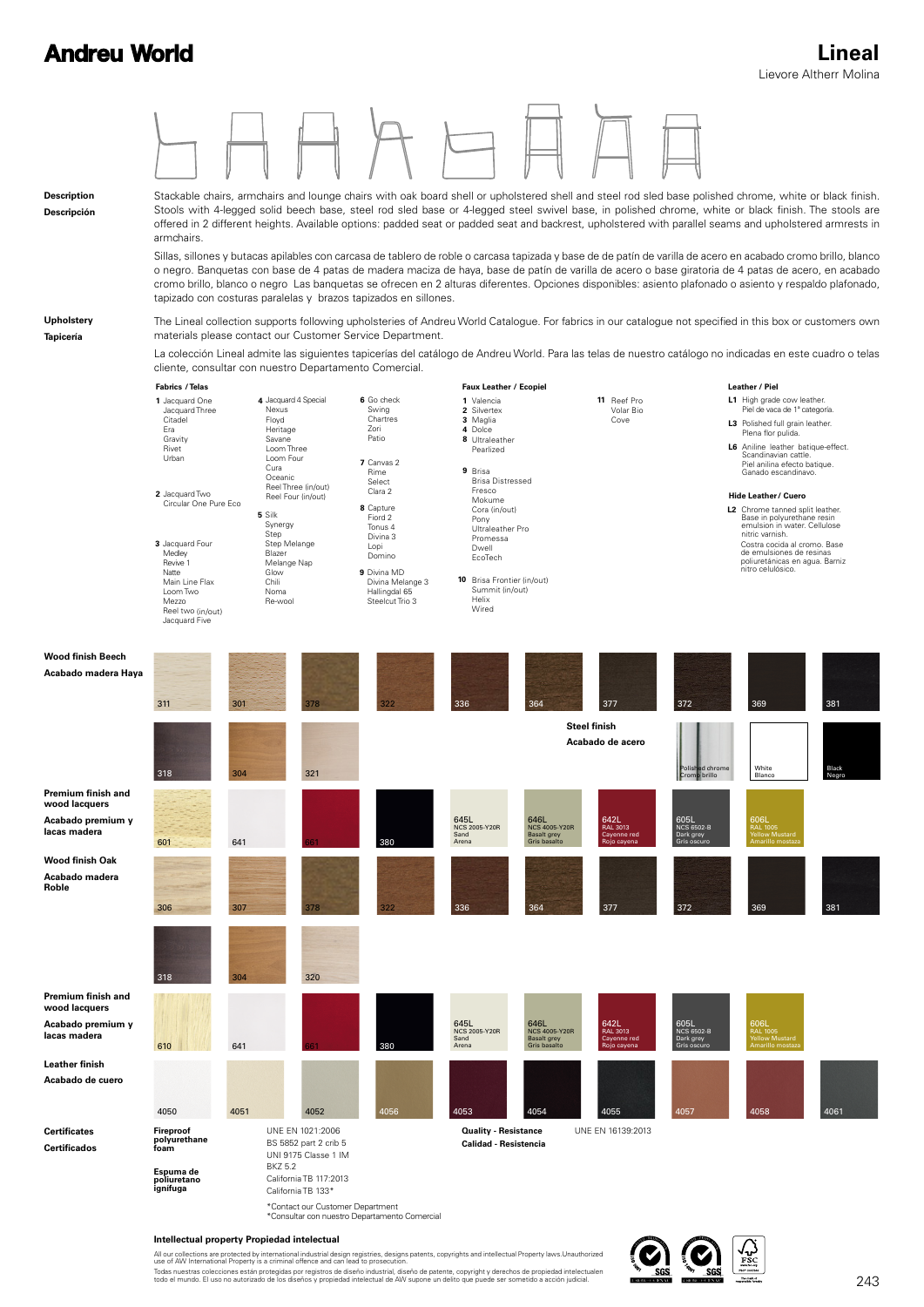**SI0582**

\$

#### **Lineal**



2.00

823

٠

tered shell pad. In upholstered versions the seat height increases 0.75 inches. (L2) Hide Leather.

Sillón apilable con carcasa de tablero de roble y base de patín de varilla de acero en acabado cromo brillo, blanco o negro. Opción de carcasa tapizada con posibilidad de tapizado con costuras paralelas. Opción de asiento plafonado o asiento y respaldo plafonado. En versiones tapizadas la altura de asiento aumenta 0.75 pulgadas. (L2) Hide Leather.

|                                    | per unit | sg.ft |  |
|------------------------------------|----------|-------|--|
| Fully upholstered Carcasa tapizada |          |       |  |
| 1 units                            | 1.25     | 24.25 |  |
| 10 units or more                   |          |       |  |
| Seat pad Asiento plafonado         |          |       |  |
| 1 units                            | 0.65     |       |  |
| 10 units or more                   | 0.35     | 13.5  |  |
|                                    |          |       |  |

8 14

| Shell pad Asiento y respaldo plafonado |    |
|----------------------------------------|----|
| 1.05                                   | 19 |
| 10 units or more<br>0.55               |    |
|                                        |    |

| $\overline{h}$ x2 |
|-------------------|
| 片8                |
| H 14              |
|                   |

|                                                       | <b>COM</b> | <b>COL</b> |      | 2             | 3    | 4    | 5     | 6     |       | 8     | 9     | 10    | 11   | L1    | L <sub>2</sub> | LЗ             | L6     |
|-------------------------------------------------------|------------|------------|------|---------------|------|------|-------|-------|-------|-------|-------|-------|------|-------|----------------|----------------|--------|
|                                                       | 830        | 854        | 881  | 899           | 923  | 948  | 980   | ,011  | ,041  | ,070  | .100  | 1,131 | .163 | 1,190 | 1,296          | ,493           | 2,013  |
| Fully upholstered shell<br>Carcasa tapizada           |            |            |      |               |      |      |       |       |       |       |       |       |      |       |                |                |        |
|                                                       | <b>COM</b> | COL        |      | $\mathcal{P}$ | 3    | 4    | 5     | 6     | 7     | 8     | 9     | 10    | 11   | L1    | L2             | LЗ             | L6     |
|                                                       | 965        | 972        | 965  | 985           | 992  | ,001 | .007  | .017  | ,025  | ,036  | .041  | ,052  | ,063 | .068  | ,100           | 1,158          | 1,318  |
| Upholstered seat pad<br>Asiento plafonado             |            |            |      |               |      |      |       |       |       |       |       |       |      |       |                |                |        |
|                                                       | <b>COM</b> | COL        |      | 2             | 3    | 4    | 5     | 6     |       | 8     | 9     | 10    | 11   | L1    | L2             | L <sub>3</sub> | L6     |
|                                                       | 0.039      | ,049       | .042 | 1,070         | ,080 | .094 | 1,109 | 1,119 | 1,133 | 1,145 | 1,160 | 1,174 | ,186 | ,198  | 1,249          | ,335           | 604, ا |
| Upholstered shell pad<br>Asiento y respaldo plafonado |            |            |      |               |      |      |       |       |       |       |       |       |      |       |                |                |        |

|              |                                                                                             | Parallel stitching<br>upholstery upcharge                                                                   | Parallel stitching                                                                          |    |                                                             |     |
|--------------|---------------------------------------------------------------------------------------------|-------------------------------------------------------------------------------------------------------------|---------------------------------------------------------------------------------------------|----|-------------------------------------------------------------|-----|
| SERIE<br>600 | Matte lacquered and<br>premium upcharge<br>Incremento por<br>lacado mate v<br>36<br>premium | (Seat and back)<br>Incremento tapizado<br>con costuras<br>paralelas (Asiento v<br>100<br>respaldo)<br>ں ے ا | upholstery upcharge<br>[Seat]<br>Incremento tapizado<br>con costuras<br>paralelas (Asiento) | 62 | Upholstered arm<br>upcharge<br>Incremento brazo<br>tapizado | 128 |

\$

Oak Roble

Roble Oak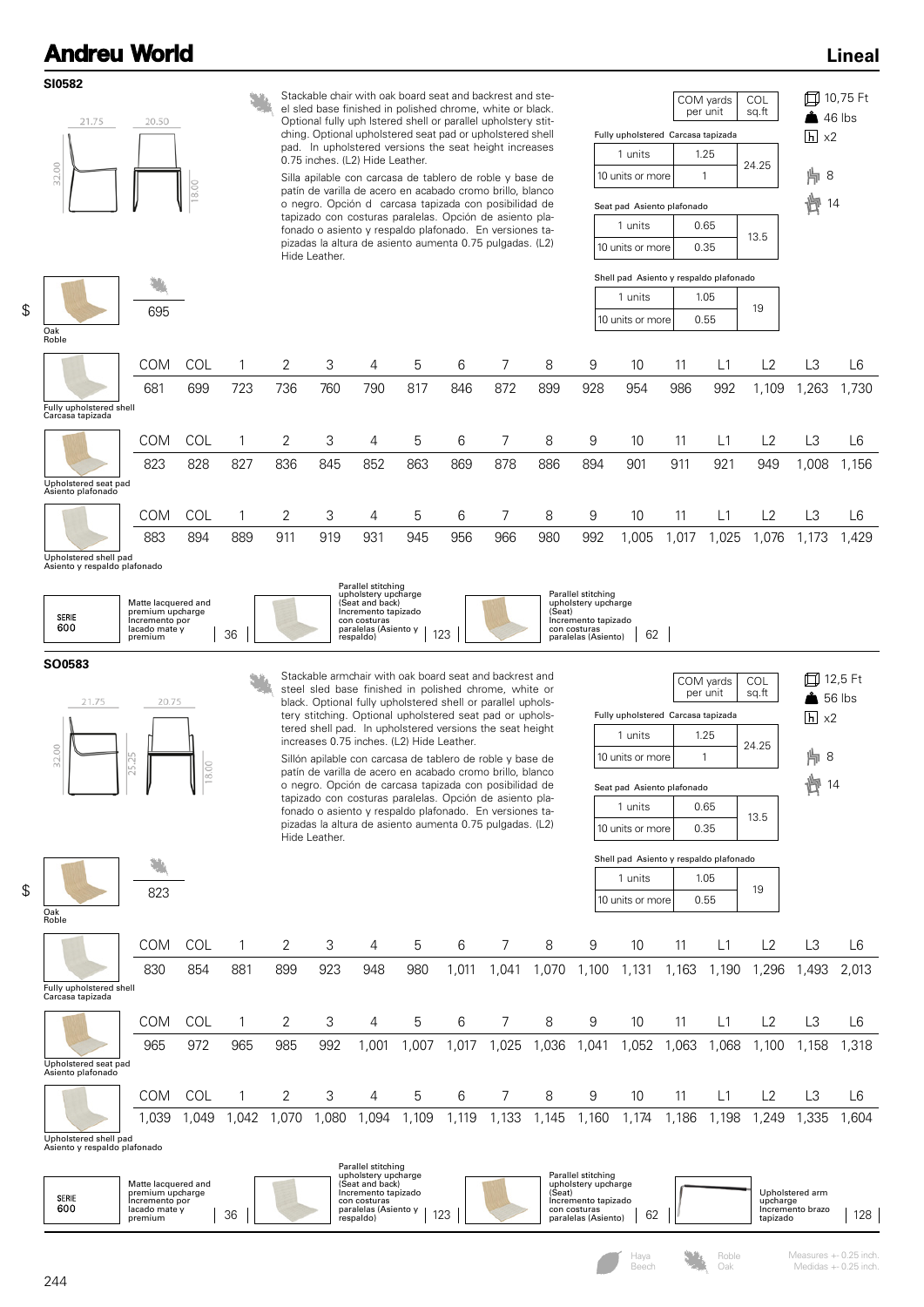**SI0760**

\$

\$



Haya Beech

Oak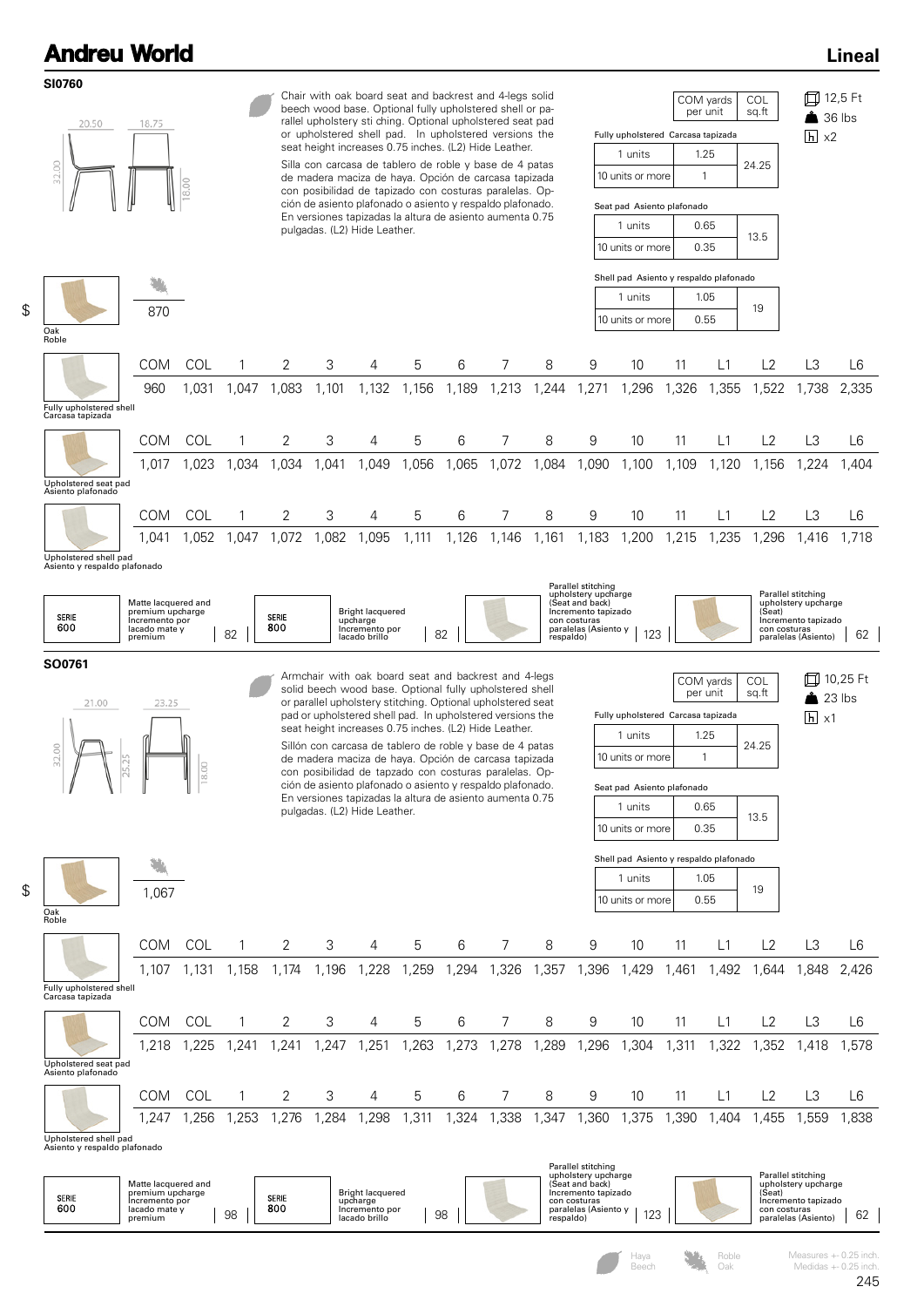| <b>Andreu World</b>                                   |            |                                                                                                                                       |                         |       |                                                                         |                           |                                                              |                                     |       |                                                                                                                                                                                                                                                                                                                                                                                                                                                                                              |                        |                                            |                                                                                                 |       |                                      |                       |                                                                     | <b>Lineal</b>  |
|-------------------------------------------------------|------------|---------------------------------------------------------------------------------------------------------------------------------------|-------------------------|-------|-------------------------------------------------------------------------|---------------------------|--------------------------------------------------------------|-------------------------------------|-------|----------------------------------------------------------------------------------------------------------------------------------------------------------------------------------------------------------------------------------------------------------------------------------------------------------------------------------------------------------------------------------------------------------------------------------------------------------------------------------------------|------------------------|--------------------------------------------|-------------------------------------------------------------------------------------------------|-------|--------------------------------------|-----------------------|---------------------------------------------------------------------|----------------|
| <b>BU0588</b><br>28.25                                | 26.00      | 26.50                                                                                                                                 | 15.75                   |       | Opción de tapizado con costuras paralelas.                              |                           |                                                              |                                     |       | Stackable lounge chair with upholstered seat and bac-<br>krest and steel sled base finished in polished chrome,<br>white or black. Optional: parallel stitching upholstery.<br>Butaca apilable con carcasa tapizada y base de patín de<br>varilla de acero en acabado cromo brillo, blanco o negro.                                                                                                                                                                                          |                        |                                            | 1 units<br>10 units or more                                                                     |       | COM yards<br>per unit<br>1.3<br>1.15 | COL<br>sq.ft<br>48.5  | $\triangle$ 72 lbs<br>$h \times 2$<br>   6<br>懊6                    | 口 15,75 Ft     |
| <b>COM</b>                                            | <b>COL</b> | 1                                                                                                                                     | 2                       | 3     | 4                                                                       | 5                         |                                                              | 6                                   | 7     | 8                                                                                                                                                                                                                                                                                                                                                                                                                                                                                            | 9                      | 10                                         | 11                                                                                              |       | L1                                   | L2                    | L3                                                                  | L <sub>6</sub> |
| \$<br>851                                             | 871        | 889                                                                                                                                   | 910                     | 931   | 959                                                                     | 988                       |                                                              | 1,013                               | 1,040 | 1,067                                                                                                                                                                                                                                                                                                                                                                                                                                                                                        | 1,096                  | 1,121                                      | 1,149                                                                                           |       | 1,149                                | 1,274                 | 1,416                                                               | 1,923          |
|                                                       |            | Parallel stitching<br>upholstery upcharge<br>(Seat and back)<br>Incremento tapizado<br>con costuras paralelas<br>(Asiento y respaldo) |                         | 123   |                                                                         |                           |                                                              |                                     |       |                                                                                                                                                                                                                                                                                                                                                                                                                                                                                              |                        |                                            |                                                                                                 |       |                                      |                       |                                                                     |                |
| <b>BU0589</b><br>28.25                                | 26.50      | 23.25                                                                                                                                 | 26.50                   | 15.75 | Also available: Upholstered arms option.<br>Opción de brazos tapizados. |                           |                                                              |                                     |       | Stackable lounge chair with arms and upholstered seat<br>and backrest. Steel sled base finished in polished chro-<br>me, white or black. Optional: Parallel stitching upholstery.<br>Butaca con brazos y apilable con carcasa tapizada y base<br>de patín de varilla de acero en acabado cromo brillo, blan-<br>co o negro. Opción de tapizado con costuras paralelas.                                                                                                                       |                        |                                            | 1 units<br>10 units or more                                                                     |       | COM yards<br>per unit<br>1.3<br>1.15 | COL<br>sq.ft<br>48.5  | 口 13,5 Ft<br>$\triangle$ 84 lbs<br>$\overline{h}$ x2<br>   6<br>慟 6 |                |
| <b>COM</b>                                            | <b>COL</b> | 1                                                                                                                                     | 2                       | 3     | 4                                                                       | 5                         |                                                              | 6                                   | 7     | 8                                                                                                                                                                                                                                                                                                                                                                                                                                                                                            | 9                      | 10                                         | 11                                                                                              |       | L1                                   | L2                    | L3                                                                  | L6             |
| \$<br>915                                             | 933        | 953                                                                                                                                   | 978                     | 995   | 1,020                                                                   | 1,047                     |                                                              | 1,073                               | 1,099 | 1,123                                                                                                                                                                                                                                                                                                                                                                                                                                                                                        | 1,155                  | 1,180                                      | 1,207                                                                                           |       | 1,207                                | 1,325                 | 1,459                                                               | 1,954          |
|                                                       |            | Parallel stitching<br>upholstery upcharge<br>(Seat and back)<br>Incremento tapizado<br>con costuras paralelas<br>(Asiento y respaldo) |                         | 123   |                                                                         |                           | upcharge<br>tapizado                                         | Upholstered arm<br>Incremento brazo |       | 128                                                                                                                                                                                                                                                                                                                                                                                                                                                                                          |                        |                                            |                                                                                                 |       |                                      |                       |                                                                     |                |
| <b>BQ0590</b><br>19.50<br>35.75                       |            | 18.00                                                                                                                                 | P5<br>$\overline{29}$ . |       | inches. (L2) Hide Leather.                                              |                           |                                                              |                                     |       | Barstool with oak board seat and backrest and steel sled<br>base finished in polished chrome, white or black. Optio-<br>nal fully upholstered shell or parallel upholstery stitching.<br>Optional upholstered seat pad or upholstered shell pad.<br>In upholstered versions the seat height increases 0.75<br>Banqueta alta con carcasa de tablero de roble y base de<br>patín de varilla de acero en acabado cromo brillo, blanco<br>o negro. Opción de carcasa tapizada con posibilidad de |                        |                                            | Fully upholstered Carcasa tapizada<br>1 units<br>10 units or more<br>Seat pad Asiento plafonado |       | COM yards<br>per unit<br>0.8<br>0.7  | COL<br>sq.ft<br>21.75 | 口 9,25 Ft<br>$\overline{h}$ x1                                      | 21 lbs         |
|                                                       |            |                                                                                                                                       |                         |       | (L2) Hide Leather.                                                      |                           |                                                              |                                     |       | tapizado con costuras paralelas. Opción de asiento pla-<br>fonado o asiento y respaldo plafonado. En versiones<br>tapizadas la altura de asiento aumenta 0.75 pulgadas.                                                                                                                                                                                                                                                                                                                      |                        |                                            | 1 units<br>10 units or more                                                                     |       | 0.7<br>0.35                          | 8.25                  |                                                                     |                |
|                                                       |            |                                                                                                                                       |                         |       |                                                                         |                           |                                                              |                                     |       |                                                                                                                                                                                                                                                                                                                                                                                                                                                                                              |                        |                                            | Shell pad Asiento y respaldo plafonado                                                          |       |                                      |                       |                                                                     |                |
| \$<br>Oak<br>Roble                                    |            | 754                                                                                                                                   |                         |       |                                                                         |                           |                                                              |                                     |       |                                                                                                                                                                                                                                                                                                                                                                                                                                                                                              |                        |                                            | 1 units<br>10 units or more                                                                     |       | 0.7<br>0.35                          | 16.25                 |                                                                     |                |
|                                                       |            | <b>COM</b>                                                                                                                            | COL                     | 1     | 2                                                                       | 3                         | 4                                                            | 5                                   | 6     | 7                                                                                                                                                                                                                                                                                                                                                                                                                                                                                            | 8                      | 9                                          | 10                                                                                              | 11    | L1                                   | L2                    | L <sub>3</sub>                                                      | L6             |
| Upholstered seat<br>Asiento tapizado                  |            | 790                                                                                                                                   | 799                     | 815   | 823                                                                     | 830                       | 846                                                          | 863                                 | 875   | 895                                                                                                                                                                                                                                                                                                                                                                                                                                                                                          | 911                    | 928                                        | 943                                                                                             | 963   | 963                                  | 1,035                 | 1,105                                                               | 1,420          |
|                                                       |            | <b>COM</b>                                                                                                                            | COL                     | 1     | 2                                                                       | 3                         | 4                                                            | 5                                   | 6     | 7                                                                                                                                                                                                                                                                                                                                                                                                                                                                                            | 8                      | 9                                          | 10                                                                                              | 11    | L1                                   | L2                    | L <sub>3</sub>                                                      | L6             |
| Upholstered seat pad<br>Asiento plafonado             |            | 878                                                                                                                                   | 885                     | 899   | 901                                                                     | 907                       | 917                                                          | 925                                 | 934   | 943                                                                                                                                                                                                                                                                                                                                                                                                                                                                                          | 954                    | 965                                        | 972                                                                                             | 982   | 988                                  | 1,021                 | 1,082                                                               | 1,247          |
|                                                       |            | <b>COM</b>                                                                                                                            | COL                     | 1     | 2                                                                       | 3                         | 4                                                            | 5                                   | 6     | 7                                                                                                                                                                                                                                                                                                                                                                                                                                                                                            | 8                      | 9                                          | 10                                                                                              | 11    | L1                                   | L2                    | L <sub>3</sub>                                                      | L6             |
|                                                       |            | 917                                                                                                                                   | 923                     | 917   | 932                                                                     | 936                       | 947                                                          | 958                                 | 967   | 980                                                                                                                                                                                                                                                                                                                                                                                                                                                                                          | 990                    | 997                                        | 1,008                                                                                           | 1,018 | 1,031                                | 1,067                 | 1,134                                                               | 1,320          |
| Upholstered shell pad<br>Asiento y respaldo plafonado |            | Matte lacquered and                                                                                                                   |                         |       |                                                                         |                           | Parallel stitching<br>upholstery upcharge<br>(Seat and back) |                                     |       |                                                                                                                                                                                                                                                                                                                                                                                                                                                                                              |                        | Parallel stitching<br>upholstery upcharge  |                                                                                                 |       |                                      |                       |                                                                     |                |
| SERIE<br>600                                          |            | premium upcharge<br>Incremento por<br>lacado mate y<br>premium                                                                        |                         | 25    |                                                                         | con costuras<br>respaldo) | Incremento tapizado<br>paralelas (Asiento y                  |                                     | 123   |                                                                                                                                                                                                                                                                                                                                                                                                                                                                                              | (Seat)<br>con costuras | Incremento tapizado<br>paralelas (Asiento) | 62                                                                                              |       |                                      |                       |                                                                     |                |

Haya Beech

Roble Oak

Measures +- 0.25 inch. Medidas +- 0.25 inch.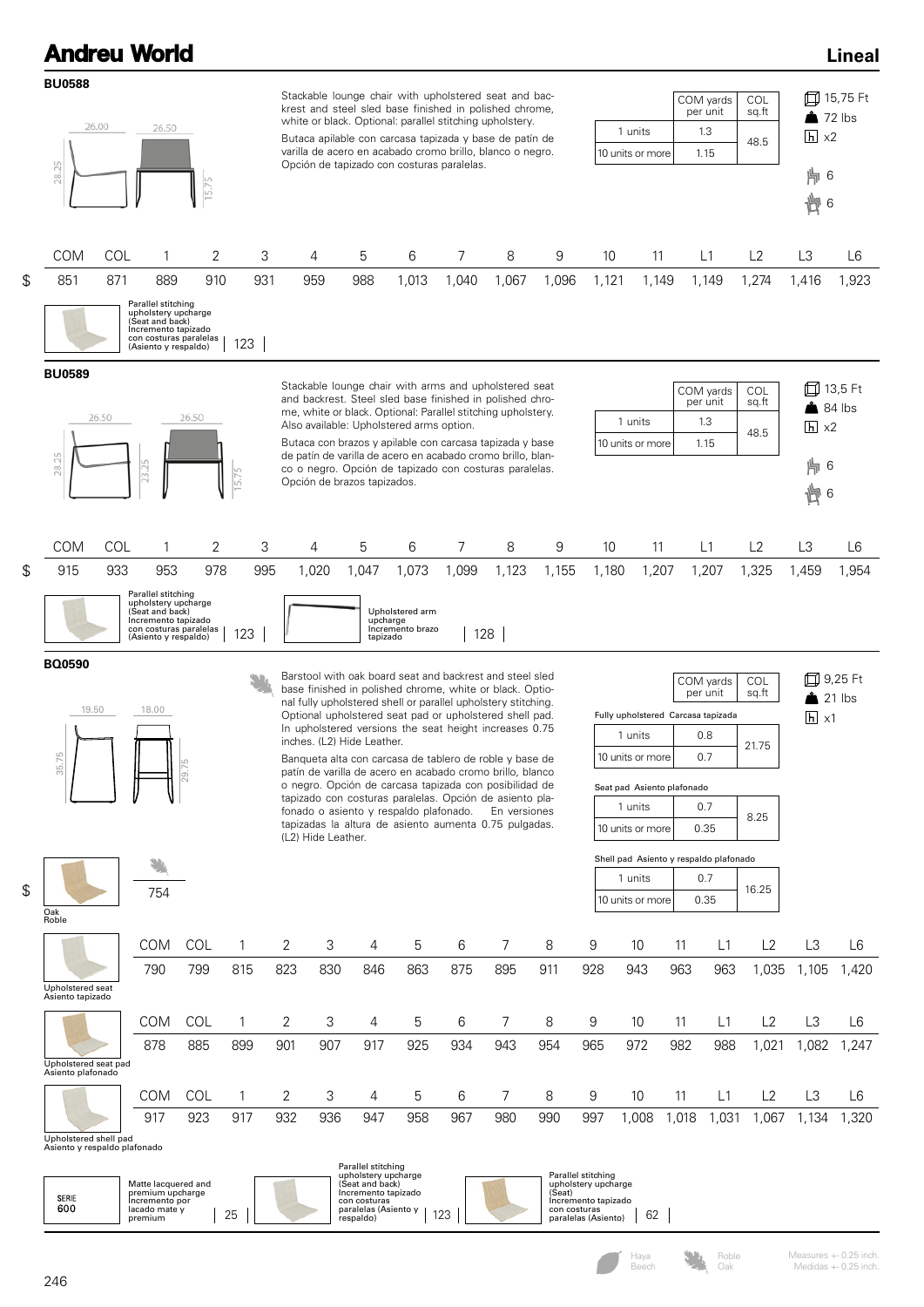**BQ0600**

#### **Lineal**

| 18.00                                       | 17.00      |       |     |                | Counter stool with oak board seat and backrest and ste-<br>el sled base finished in polished chrome, white or black.<br>Optional fully upholstered shell or parallel upholstery stit-<br>ching. Optional upholstered seat pad or upholstered shell |     |     |     |     |     |     | Fully upholstered Carcasa tapizada     |       | COM yards<br>per unit | COL<br>sq.ft | $\overline{h}$ x1 | 口 6,75 Ft<br>$19$ lbs |
|---------------------------------------------|------------|-------|-----|----------------|----------------------------------------------------------------------------------------------------------------------------------------------------------------------------------------------------------------------------------------------------|-----|-----|-----|-----|-----|-----|----------------------------------------|-------|-----------------------|--------------|-------------------|-----------------------|
|                                             |            |       |     |                | pad. In upholstered versions the seat height increases<br>0.75 inches. (L2) Hide Leather.                                                                                                                                                          |     |     |     |     |     |     | 1 units                                |       | 0.8                   |              |                   |                       |
|                                             |            |       |     |                | Banqueta baja con carcasa de tablero de roble y base de                                                                                                                                                                                            |     |     |     |     |     |     | 10 units or more                       |       | 0.7                   | 21.75        |                   |                       |
| 31.25                                       |            | 25.50 |     |                | patín de varilla de acero en acabado cromo brillo, blanco<br>o negro. Opción de carcasa tapizada con posibilidad de                                                                                                                                |     |     |     |     |     |     | Seat pad Asiento plafonado             |       |                       |              |                   |                       |
|                                             |            |       |     |                | tapizado con costuras paralelas. Opción de asiento pla-<br>fonado o asiento y respaldo plafonado. En versiones ta-                                                                                                                                 |     |     |     |     |     |     | 1 units                                |       | 0.7                   | 8.25         |                   |                       |
|                                             |            |       |     |                | pizadas la altura de asiento aumenta 0.75 pulgadas. (L2)<br>Hide Leather.                                                                                                                                                                          |     |     |     |     |     |     | 10 units or more                       |       | 0.35                  |              |                   |                       |
|                                             |            |       |     |                |                                                                                                                                                                                                                                                    |     |     |     |     |     |     | Shell pad Asiento y respaldo plafonado |       |                       |              |                   |                       |
|                                             | 754        |       |     |                |                                                                                                                                                                                                                                                    |     |     |     |     |     |     | 1 units                                |       | 0.7                   | 13.5         |                   |                       |
| Oak<br>Roble                                |            |       |     |                |                                                                                                                                                                                                                                                    |     |     |     |     |     |     | 10 units or more                       |       | 0.35                  |              |                   |                       |
|                                             | <b>COM</b> | COL   |     | $\overline{2}$ | 3                                                                                                                                                                                                                                                  | 4   | 5   | 6   | 7   | 8   | 9   | 10                                     | 11    | L1                    | L2           | L <sub>3</sub>    | L <sub>6</sub>        |
|                                             | 790        | 799   | 815 | 823            | 830                                                                                                                                                                                                                                                | 846 | 863 | 875 | 895 | 911 | 928 | 943                                    | 963   | 963                   | 1,035        | 1,105             | 1.420                 |
| Fully upholstered shell<br>Carcasa tapizada |            |       |     |                |                                                                                                                                                                                                                                                    |     |     |     |     |     |     |                                        |       |                       |              |                   |                       |
|                                             | COM        | COL   |     | 2              | 3                                                                                                                                                                                                                                                  | 4   | 5   | 6   | 7   | 8   | 9   | 10                                     | 11    | L1                    | L2           | L <sub>3</sub>    | L <sub>6</sub>        |
|                                             | 878        | 885   | 899 | 901            | 907                                                                                                                                                                                                                                                | 917 | 925 | 934 | 943 | 954 | 965 | 972                                    | 982   | 988                   | 1,021        | 1,082             | 1.247                 |
| Upholstered seat pad<br>Asiento plafonado   |            |       |     |                |                                                                                                                                                                                                                                                    |     |     |     |     |     |     |                                        |       |                       |              |                   |                       |
|                                             | <b>COM</b> | COL   |     | $\overline{2}$ | 3                                                                                                                                                                                                                                                  | 4   | 5   | 6   | 7   | 8   | 9   | 10                                     | 11    | L1                    | L2           | L <sub>3</sub>    | L <sub>6</sub>        |
|                                             | 917        | 923   | 917 | 932            | 936                                                                                                                                                                                                                                                | 947 | 958 | 967 | 980 | 990 | 997 | 1,008                                  | 1,018 | 1,031                 | 1,067        | 1,134             | 1,320                 |

Upholstered shell pad Asiento y respaldo plafonado

|                     |                                                                            | Parallel stitching<br>upholstery upcharge                                             | Parallel stitching                                                  |
|---------------------|----------------------------------------------------------------------------|---------------------------------------------------------------------------------------|---------------------------------------------------------------------|
| <b>SERIE</b><br>600 | Matte lacquered and<br>premium upcharge<br>Incremento por<br>lacado mate v | (Seat and back)<br>Incremento tapizado<br>con costuras<br>paralelas (Asiento y<br>100 | upholstery upcharge<br>(Seat<br>Incremento tapizado<br>con costuras |
|                     | 25<br>premium                                                              | respaldo)<br>$\sim$                                                                   | 62<br>paralelas (Asiento)                                           |

**BQ0592**

\$



614

¥

Backless barstool with oak board seat and backrest and steel sled base finished in polished chrome, white or black. Optional fully upholstered seat or parallel upholstery stitching. Optional upholstered seat pad. In upholstered versions the seat height increases 0.75 inches. (L2) Hide Leather.

Banqueta alta sin respaldo con asiento de tablero de roble y base de patín de varilla de acero en acabado cromo brillo, blanco o negro. Opción de asiento tapizado con posibilidad de tapizado con costuras paralelas. Opción de Asiento plafonado. En versiones tapizadas la altura de asiento aumenta 0.75 pulgadas. (L2) Hide Leather.

|                                    | sg.ft                 |
|------------------------------------|-----------------------|
| Fully upholstered Carcasa tapizada |                       |
| 0.5                                | 11                    |
| 10 units or more<br>በ 4            |                       |
|                                    | COM yards<br>per unit |

0.25

8.25

1 units 0.45

Seat pad Asiento plafonado

10 units or more

5,5 Ft  $20$  lbs  $h$  x1

Oak Roble

\$

|                                      | <b>COM</b> | COL |     |     | 3   | 4   | 5   | 6   |     | 8   | 9   | 10  | 11  | L1  | L2             | LЗ  | L6             |
|--------------------------------------|------------|-----|-----|-----|-----|-----|-----|-----|-----|-----|-----|-----|-----|-----|----------------|-----|----------------|
|                                      | 614        | 614 | 633 | 643 | 652 | 665 | 679 | 689 | 703 | 714 | 728 | 741 | 755 | 755 | 811            | 864 | 094, ا         |
| Upholstered seat<br>Asiento tapizado |            |     |     |     |     |     |     |     |     |     |     |     |     |     |                |     |                |
|                                      | <b>COM</b> | COL |     |     | 3   | 4   | 5   | 6   | 7   | 8   | 9   | 10  | 11  | L1  | L <sub>2</sub> |     | L <sub>6</sub> |
|                                      | 736        | 741 | 743 | 751 | 754 | 761 | 764 | 769 | 778 | 781 | 786 | 794 | 796 | 802 | 821            | 859 | 955            |
| Inholatorad soot nad                 |            |     |     |     |     |     |     |     |     |     |     |     |     |     |                |     |                |

 $\overline{\phantom{a}}$ 

Upholstered seat pad Asiento plafonado

| Matte lacquered and<br>premium upcharge<br><b>SERIE</b><br>Incremento por<br>600<br>lacado mate v<br>premium | Parallel stitching<br>upholstery upcharge<br>(Seat)<br>Incremento tapizado<br>con costuras<br>25<br>paralelas (Asiento) | 62 |
|--------------------------------------------------------------------------------------------------------------|-------------------------------------------------------------------------------------------------------------------------|----|
|--------------------------------------------------------------------------------------------------------------|-------------------------------------------------------------------------------------------------------------------------|----|

Roble Oak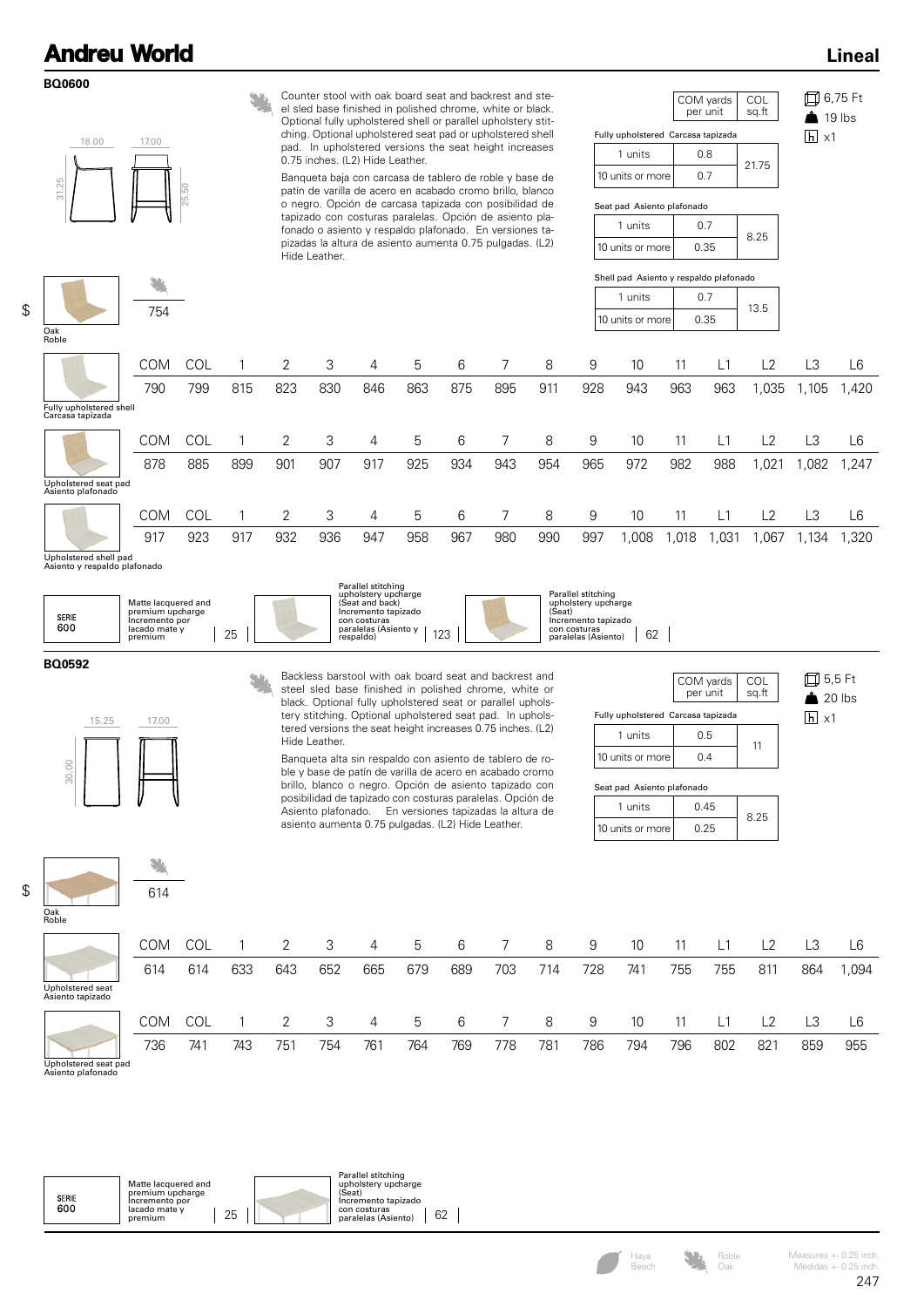**BQ0638**

\$



\$

Haya Beech

Oak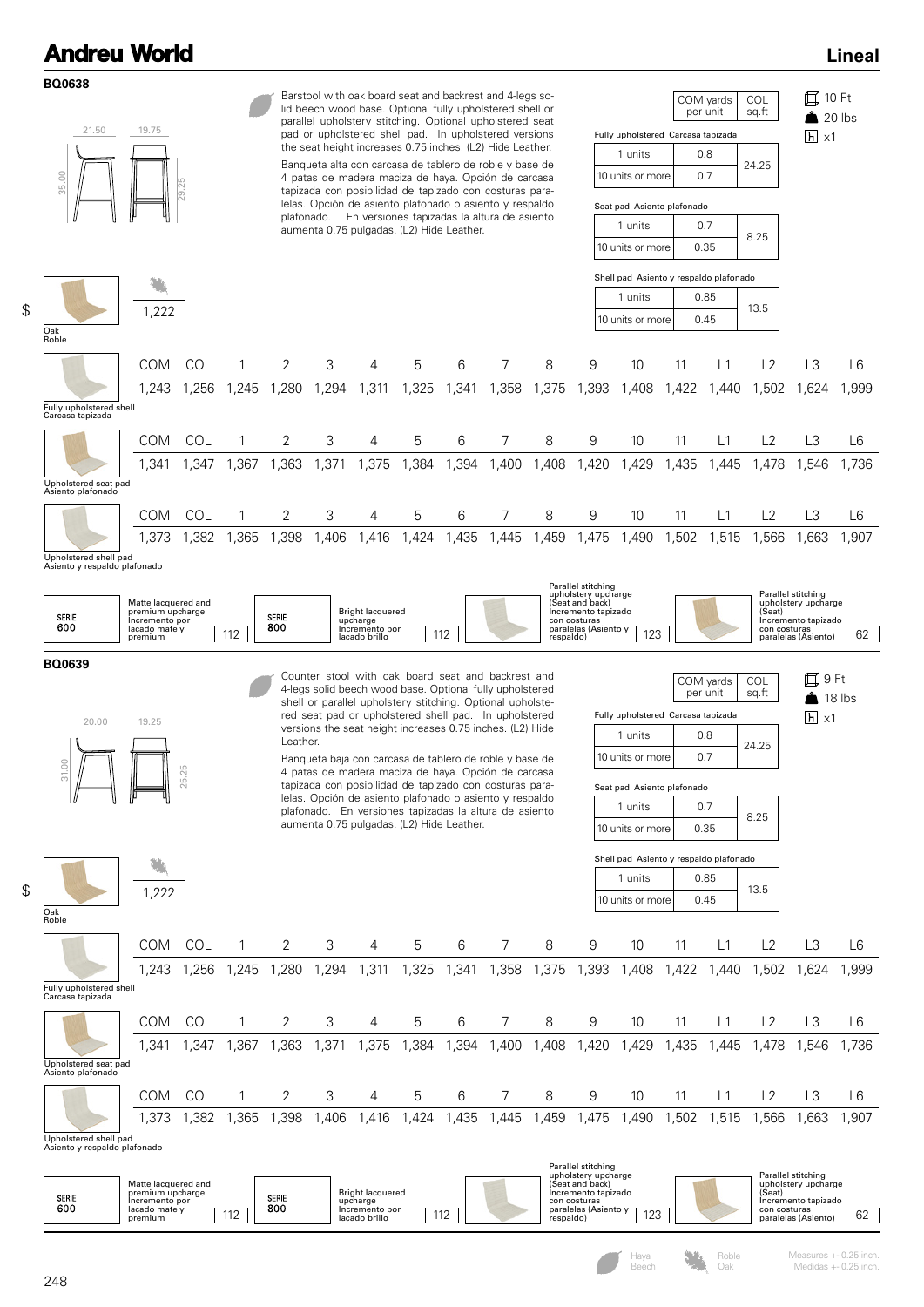\$

\$

| <b>BQ0642</b><br>18.50<br>35.00<br>Oak<br>Roble       | 18.50<br>1,007                                                                        | $\overline{29}$ |              |                                           |       | inches. (L2) Hide Leather.                                                                                                               |                                      | Barstool with oak plywood shell and 4-legs steel swivel<br>base finished in polished chrome, white or black. Optio-<br>nal fully upholstered shell or parallel upholstery stitching.<br>Optional upholstered seat pad or upholstered shell pad.<br>In upholstered versions the seat height increases 0.75<br>Banqueta alta con carcasa de tablero de roble y base gi-<br>ratoria de 4 patas de acero y acabado cromo brillo, blan-<br>co o negro. Opción de carcasa tapizada con posibilidad<br>de tapizado con costuras paralelas. Opción de Asiento<br>plafonado. En versiones tapizadas la altura de asiento<br>aumenta 0.75 pulgadas. (L2) Hide Leather. |       |                                                             |                                                                                                         | Fully upholstered Carcasa tapizada<br>1 units<br>10 units or more<br>Seat pad Asiento plafonado<br>1 units<br>10 units or more<br>Shell pad Asiento y respaldo plafonado<br>1 units<br>10 units or more |       | COM yards<br>per unit<br>0.8<br>0.7<br>0.7<br>0.35<br>0.85<br>0.45 | COL<br>sq.ft<br>24.25<br>8.25<br>13.5 | 囗 8,5 Ft<br>$\overline{h}$ x1                      | $19$ lbs |
|-------------------------------------------------------|---------------------------------------------------------------------------------------|-----------------|--------------|-------------------------------------------|-------|------------------------------------------------------------------------------------------------------------------------------------------|--------------------------------------|--------------------------------------------------------------------------------------------------------------------------------------------------------------------------------------------------------------------------------------------------------------------------------------------------------------------------------------------------------------------------------------------------------------------------------------------------------------------------------------------------------------------------------------------------------------------------------------------------------------------------------------------------------------|-------|-------------------------------------------------------------|---------------------------------------------------------------------------------------------------------|---------------------------------------------------------------------------------------------------------------------------------------------------------------------------------------------------------|-------|--------------------------------------------------------------------|---------------------------------------|----------------------------------------------------|----------|
|                                                       | <b>COM</b>                                                                            | COL             | 1            | 2                                         | 3     | 4                                                                                                                                        | 5                                    | 6                                                                                                                                                                                                                                                                                                                                                                                                                                                                                                                                                                                                                                                            | 7     | 8                                                           | 9                                                                                                       | 10                                                                                                                                                                                                      | 11    | L1                                                                 | L2                                    | L <sub>3</sub>                                     | L6       |
| Fully upholstered shell<br>Carcasa tapizada           | 1,036                                                                                 | 1,063           | 1,073        | 1,088                                     | 1,100 | 1,123                                                                                                                                    | 1,141                                | 1,163                                                                                                                                                                                                                                                                                                                                                                                                                                                                                                                                                                                                                                                        | 1,184 | 1,205                                                       | 1,225                                                                                                   | 1,247                                                                                                                                                                                                   | 1,269 | 1,289                                                              | 1,370                                 | 1,515                                              | 1,907    |
|                                                       | COM                                                                                   | COL             | 1            | 2                                         | 3     | 4                                                                                                                                        | 5                                    | 6                                                                                                                                                                                                                                                                                                                                                                                                                                                                                                                                                                                                                                                            | 7     | 8                                                           | 9                                                                                                       | 10                                                                                                                                                                                                      | 11    | L1                                                                 | L2                                    | L <sub>3</sub>                                     | L6       |
| Upholstered seat pad<br>Asiento plafonado             | 1.143                                                                                 | 1,153           | 1,148        | 1,169                                     | 1,178 | 1,188                                                                                                                                    | 1,198                                | 1,207                                                                                                                                                                                                                                                                                                                                                                                                                                                                                                                                                                                                                                                        | 1,220 | 1,229                                                       | 1,239                                                                                                   | 1,251                                                                                                                                                                                                   | 1,260 | 1,269                                                              | 1,307                                 | 1,375                                              | 1,561    |
|                                                       | COM                                                                                   | COL             | 1            | 2                                         | 3     | 4                                                                                                                                        | 5                                    | 6                                                                                                                                                                                                                                                                                                                                                                                                                                                                                                                                                                                                                                                            | 7     | 8                                                           | 9                                                                                                       | 10                                                                                                                                                                                                      | 11    | L1                                                                 | L2                                    | L <sub>3</sub>                                     | L6       |
|                                                       | 1,182                                                                                 | 1,190           | 1,205        | 1,205                                     | 1,216 | 1,225                                                                                                                                    | 1,239                                | 1,253                                                                                                                                                                                                                                                                                                                                                                                                                                                                                                                                                                                                                                                        | 1,263 | 1,273                                                       | 1,286                                                                                                   | 1,298                                                                                                                                                                                                   | 1,311 | 1,320                                                              | 1,365                                 | 1,444                                              | 1,655    |
| Upholstered shell pad<br>Asiento y respaldo plafonado |                                                                                       |                 |              |                                           |       |                                                                                                                                          |                                      |                                                                                                                                                                                                                                                                                                                                                                                                                                                                                                                                                                                                                                                              |       |                                                             |                                                                                                         |                                                                                                                                                                                                         |       |                                                                    |                                       |                                                    |          |
| SERIE<br>600                                          | Matte lacquered and<br>premium upcharge<br>Incremento por<br>lacado mate y<br>premium |                 | 25           |                                           |       | Parallel stitching<br>upholstery upcharge<br>(Seat and back)<br>Incremento tapizado<br>con costuras<br>paralelas (Asiento y<br>respaldo) |                                      | 123                                                                                                                                                                                                                                                                                                                                                                                                                                                                                                                                                                                                                                                          |       | (Seat)                                                      | Parallel stitching<br>upholstery upcharge<br>Incremento tapizado<br>con costuras<br>paralelas (Asiento) | 62                                                                                                                                                                                                      |       |                                                                    |                                       |                                                    |          |
|                                                       |                                                                                       |                 |              |                                           |       |                                                                                                                                          |                                      |                                                                                                                                                                                                                                                                                                                                                                                                                                                                                                                                                                                                                                                              |       |                                                             |                                                                                                         |                                                                                                                                                                                                         |       |                                                                    |                                       |                                                    |          |
| BQ0647<br>17.25<br>0.25                               | 17.75                                                                                 |                 |              |                                           |       | 0.75 inches. (L2) Hide Leather.                                                                                                          | ta 0.75 pulgadas. (L2) Hide Leather. | Counter stool with oak plywood shell and 4-legs steel<br>swivel base finished in polished chrome, white or black.<br>Optional fully upholstered shell or parallel upholstery stit-<br>ching. Optional upholstered seat pad or upholstered shell<br>pad. In upholstered versions the seat height increases<br>Banqueta baja con carcasa de tablero de roble y base gi-<br>ratoria de 4 patas de acero y acabado cromo brillo, blanco<br>o negro. Opción de carcasa tapizada con posibilidad de<br>tapizado con costuras paralelas. Opción de asiento plafo-<br>nado. En versiones tapizadas la altura de asiento aumen-                                       |       |                                                             |                                                                                                         | Fully upholstered Carcasa tapizada<br>1 units<br>10 units or more<br>Seat pad Asiento plafonado<br>1 units<br>10 units or more                                                                          |       | COM yards<br>per unit<br>0.8<br>0.7<br>0.7<br>0.35                 | COL<br>sq.ft<br>21.75<br>8.25         | 口 6,25 Ft<br>$\bullet$ 18 lbs<br>$\overline{h}$ x1 |          |
|                                                       |                                                                                       |                 |              |                                           |       |                                                                                                                                          |                                      |                                                                                                                                                                                                                                                                                                                                                                                                                                                                                                                                                                                                                                                              |       |                                                             |                                                                                                         | Shell pad Asiento y respaldo plafonado<br>1 units                                                                                                                                                       |       | 0.85                                                               |                                       |                                                    |          |
|                                                       | 1,007                                                                                 |                 |              |                                           |       |                                                                                                                                          |                                      |                                                                                                                                                                                                                                                                                                                                                                                                                                                                                                                                                                                                                                                              |       |                                                             |                                                                                                         | 10 units or more                                                                                                                                                                                        |       | 0.45                                                               | 13.5                                  |                                                    |          |
| Oak<br>Roble                                          |                                                                                       |                 |              |                                           |       |                                                                                                                                          |                                      |                                                                                                                                                                                                                                                                                                                                                                                                                                                                                                                                                                                                                                                              |       |                                                             |                                                                                                         |                                                                                                                                                                                                         |       |                                                                    |                                       |                                                    |          |
|                                                       | <b>COM</b>                                                                            | COL             | 1            | 2                                         | 3     | 4                                                                                                                                        | 5                                    | 6                                                                                                                                                                                                                                                                                                                                                                                                                                                                                                                                                                                                                                                            | 7     | 8                                                           | 9                                                                                                       | 10                                                                                                                                                                                                      | 11    | L1                                                                 | L2                                    | L3                                                 | L6       |
|                                                       | 1.036                                                                                 |                 |              |                                           |       |                                                                                                                                          |                                      |                                                                                                                                                                                                                                                                                                                                                                                                                                                                                                                                                                                                                                                              |       | 1,063 1,073 1,088 1,100 1,123 1,141 1,163 1,184 1,205 1,225 |                                                                                                         |                                                                                                                                                                                                         |       |                                                                    | 1,247 1,269 1,289 1,370               | 1,515                                              | 1,907    |
| Fully upholstered shell<br>Carcasa tapizada           |                                                                                       |                 |              |                                           |       |                                                                                                                                          |                                      |                                                                                                                                                                                                                                                                                                                                                                                                                                                                                                                                                                                                                                                              |       |                                                             |                                                                                                         |                                                                                                                                                                                                         |       |                                                                    |                                       |                                                    |          |
|                                                       | <b>COM</b>                                                                            | COL             | $\mathbf{1}$ | 2                                         | 3     | 4                                                                                                                                        | 5                                    | 6                                                                                                                                                                                                                                                                                                                                                                                                                                                                                                                                                                                                                                                            | 7     | 8                                                           | 9                                                                                                       | 10                                                                                                                                                                                                      | 11    | L1                                                                 | L2                                    | L3                                                 | L6       |
|                                                       | 1.143                                                                                 | 1,153           | 1,148        | 1,169 1,178 1,188 1,198 1,207 1,220 1,229 |       |                                                                                                                                          |                                      |                                                                                                                                                                                                                                                                                                                                                                                                                                                                                                                                                                                                                                                              |       |                                                             | 1,239                                                                                                   | 1,251                                                                                                                                                                                                   |       |                                                                    | 1,260 1,269 1,307 1,375               |                                                    | 1,561    |
| Upholstered seat pad                                  |                                                                                       |                 |              |                                           |       |                                                                                                                                          |                                      |                                                                                                                                                                                                                                                                                                                                                                                                                                                                                                                                                                                                                                                              |       |                                                             |                                                                                                         |                                                                                                                                                                                                         |       |                                                                    |                                       |                                                    |          |
| Asiento plafonado                                     | <b>COM</b>                                                                            | COL             | 1            | 2                                         | 3     | 4                                                                                                                                        | 5                                    | 6                                                                                                                                                                                                                                                                                                                                                                                                                                                                                                                                                                                                                                                            | 7     | 8                                                           | 9                                                                                                       | 10                                                                                                                                                                                                      | 11    | L1                                                                 | L2                                    | L3                                                 | L6       |
| Upholstered shell pad<br>Asiento y respaldo plafonado | 1,182                                                                                 | 1,190           | 1,205        | 1,205                                     | 1,216 |                                                                                                                                          | 1,225 1,239                          | 1,253                                                                                                                                                                                                                                                                                                                                                                                                                                                                                                                                                                                                                                                        | 1,263 | 1,273                                                       | 1,286                                                                                                   | 1,298                                                                                                                                                                                                   | 1,311 | 1,320                                                              | 1,365                                 | 1,444                                              | 1,655    |

Roble Oak

Measures +- 0.25 inch. Medidas +- 0.25 inch.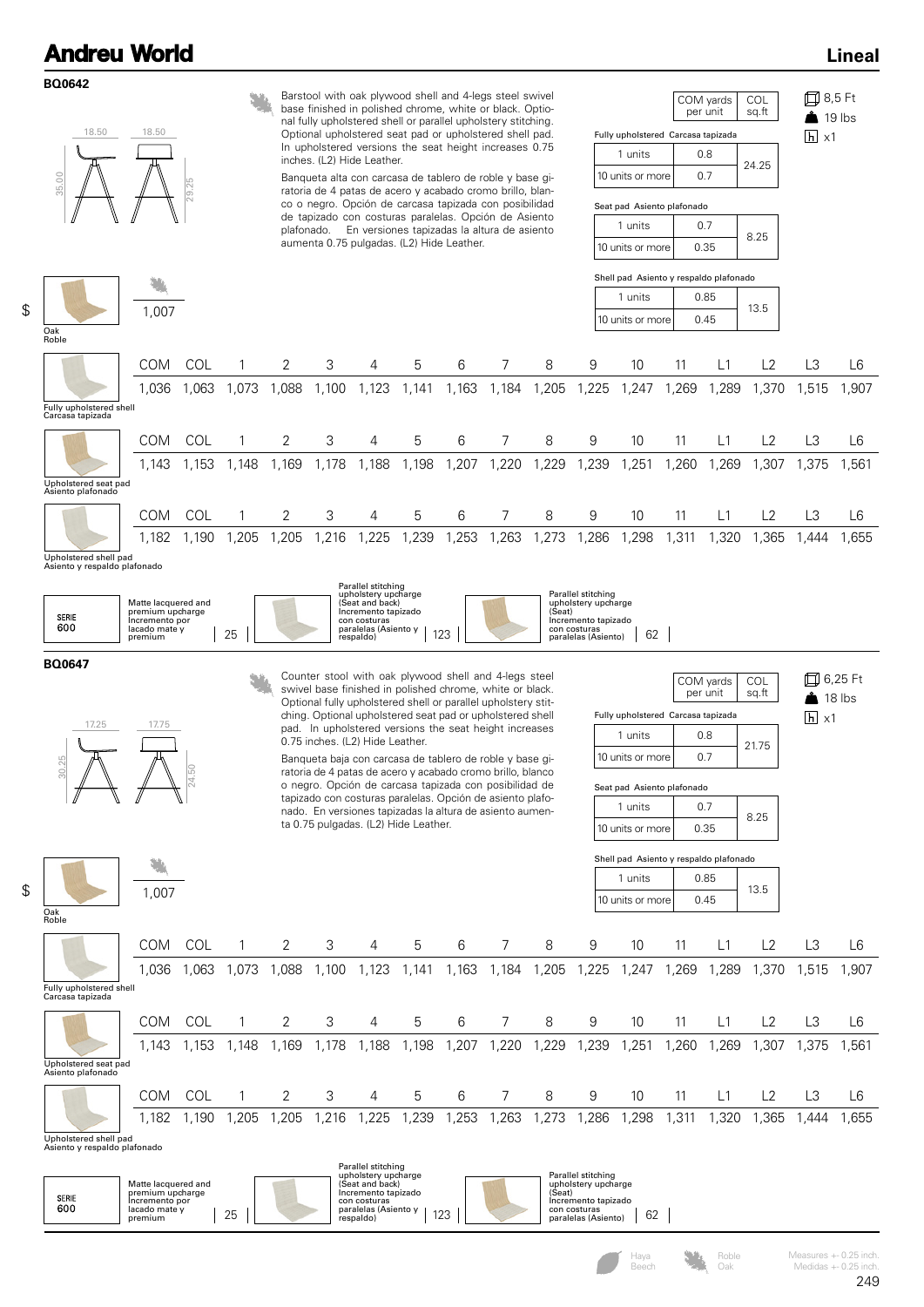#### **Lineal**

| Glides for sled bases/cantilever.                                   | The indicated price is |                                                       |                     |                                       |                                                                                                                                                                                          |
|---------------------------------------------------------------------|------------------------|-------------------------------------------------------|---------------------|---------------------------------------|------------------------------------------------------------------------------------------------------------------------------------------------------------------------------------------|
| Use/Uso                                                             | Reference/Referencia   | <b>Material/Material</b>                              | <b>Price/Precio</b> |                                       | for glides placed on<br>chairs. To order loose                                                                                                                                           |
| Hard floors.<br>Suelos duros.                                       | <b>TS0531</b>          | Plastic (PE).<br>Plástico (PE).                       | 0\$                 | Standard.<br>Estándar.                | parts, please ask to<br>our Sales Department.<br>El precio indicado en<br>Tarifa es para tacos<br>colocados en las<br>sillas. Para pedidos<br>de tacos sueltos de<br>repuesto, consultar |
| Wooden and<br>delicated floors.<br>Suelos de madera y<br>delicados. | <b>TS0538</b>          | Plastic (PE) with felt.<br>Plástico (PE) con fieltro. | 12 <sup>5</sup>     | Set of 4 glides.<br>Juego de 4 tacos. | con el Departamento<br>Comercial.                                                                                                                                                        |
| Mats/carpet floors.<br>Suelos de moqueta/<br>alfombra.              | <b>TS0537</b>          | No glide.<br>Sin taco.                                | 0\$                 |                                       |                                                                                                                                                                                          |

| Glides for 4 steel legs with swivel base.                                      |                      | Tacos para base giratoria de 4 patas de acero. |                                                       |                     |                                       | The indicated price is                                                                                                                                                                                |
|--------------------------------------------------------------------------------|----------------------|------------------------------------------------|-------------------------------------------------------|---------------------|---------------------------------------|-------------------------------------------------------------------------------------------------------------------------------------------------------------------------------------------------------|
| Use/Uso                                                                        | Reference/Referencia |                                                | <b>Material/Material</b>                              | <b>Price/Precio</b> |                                       | for glides placed on<br>chairs. To order loose<br>parts, please ask to                                                                                                                                |
| Hard floors and mats/<br>carpet floors.<br>Suelos duros y<br>moqueta/alfombra. | <b>TS0416</b>        |                                                | Plastic (PE).<br>Plástico (PE).                       | 0\$                 | Standard.<br>Estándar.                | our Sales Department.<br>El precio indicado en<br>Tarifa es para tacos<br>colocados en las<br>sillas. Para pedidos<br>de tacos sueltos de<br>repuesto, consultar<br>con el Departamento<br>Comercial. |
| Wooden and<br>delicated floors.<br>Suelos de madera y<br>delicados.            | <b>TS0417</b>        |                                                | Plastic (PE) with felt.<br>Plástico (PE) con fieltro. | 27 <sup>5</sup>     | Set of 4 glides.<br>Juego de 4 tacos. |                                                                                                                                                                                                       |

#### **For wooden legs. Para bases de madera.**



Optional glides on page 438. Opciones de tacos deslizantes en página 438.